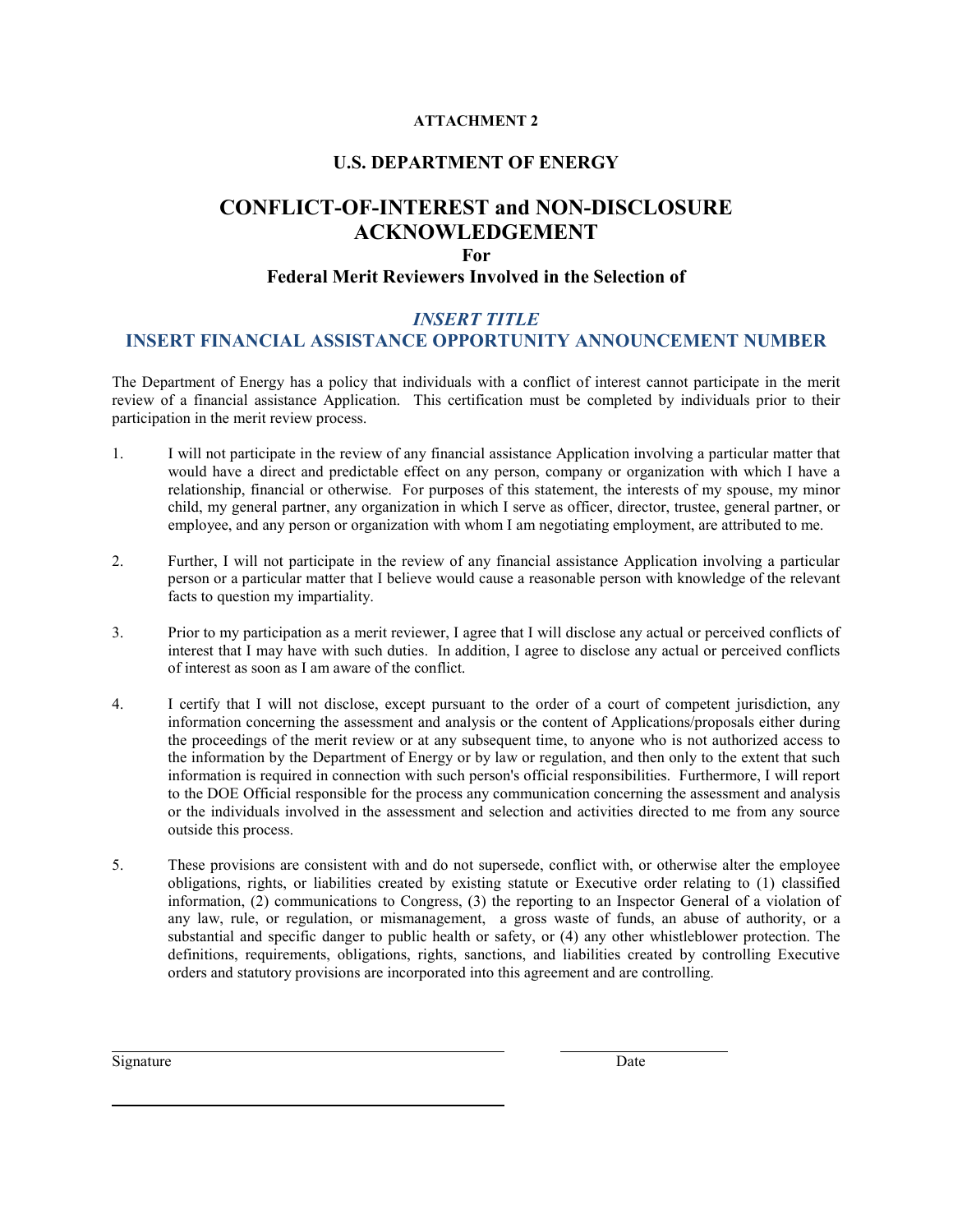### **ATTACHMENT 2A**

### **U.S. DEPARTMENT OF ENERGY**

# **ACKNOWLEDGMENT CONFLICT OF INTEREST AND NONDISCLOSURE**

## **FOR INDIVIDUAL REVIEWERS NOT EMPLOYED BY A FEDERAL AGENCY OR DOE MANAGEMENT AND OPERATING (M&O) CONTRACTOR**

## *INSERT TITLE*  **INSERT FINANCIAL ASSISTANCE OPPORTUNITY ANNOUNCEMENT NUMBER**

This acknowledgment must be completed by individuals prior to receiving applications or other related information pertaining to, and participation in, the merit review process. The acknowledgement provides for each reviewer to understand conflict of interest and nondisclosure requirements associated with their participation in the merit review. Individuals with a conflict of interest may not participate in the merit review process or use or disclose information obtained during the merit review process, unless DOE has decided that there is acceptable mitigation of the identified conflict.

In anticipation of my participating as a reviewer for the Department of Energy,

I, the contract of the contract of the contract of the contract of the following:  $\Gamma$ 

- (a) I understand that during the course of performing merit and/or peer review services, I may obtain access to confidential or proprietary business, technical, or financial information belonging to the Government or other entities, including information relating to the submissions of applications and other information in connection with any Funding Opportunity Announcement (FOA);
- (b) To the best of my knowledge and belief, no conflict of interest exists that may either:
	- effect upon my financial interest; (1) Result in my participation on a particular matter involving a FOA that will have a direct and predictable
		- (2) Diminish my capacity to impartially assist in the review of applications in response to FOAs; or
		- (3) Result in a biased opinion or unfair advantage.
- (c) In making the above statement, I have considered all the following factors that might place me in a position of conflict, real or apparent, regarding FOA information:
	- (1) All my stocks, bonds, other outstanding financial interests or commitments;
	- (2) All my employment arrangements (past, present, and under consideration); and
	- of my immediate household as well as my general partners, or any organization in which I serve as (3) All financial interests and employment arrangements of my spouse, minor children, and other members an officer, director, or trustee, or with whom I am negotiating for employment.
	- (4) Any examples of relationships that might create an appearance of a conflict regarding this particular FOA that have been provided to me. **[NOTE TO PROGRAM – CONSIDER ATTACHING A LIST OF POTENTIAL RELATIONSHIPS THAT CONSTITUTE A CONFLICT]**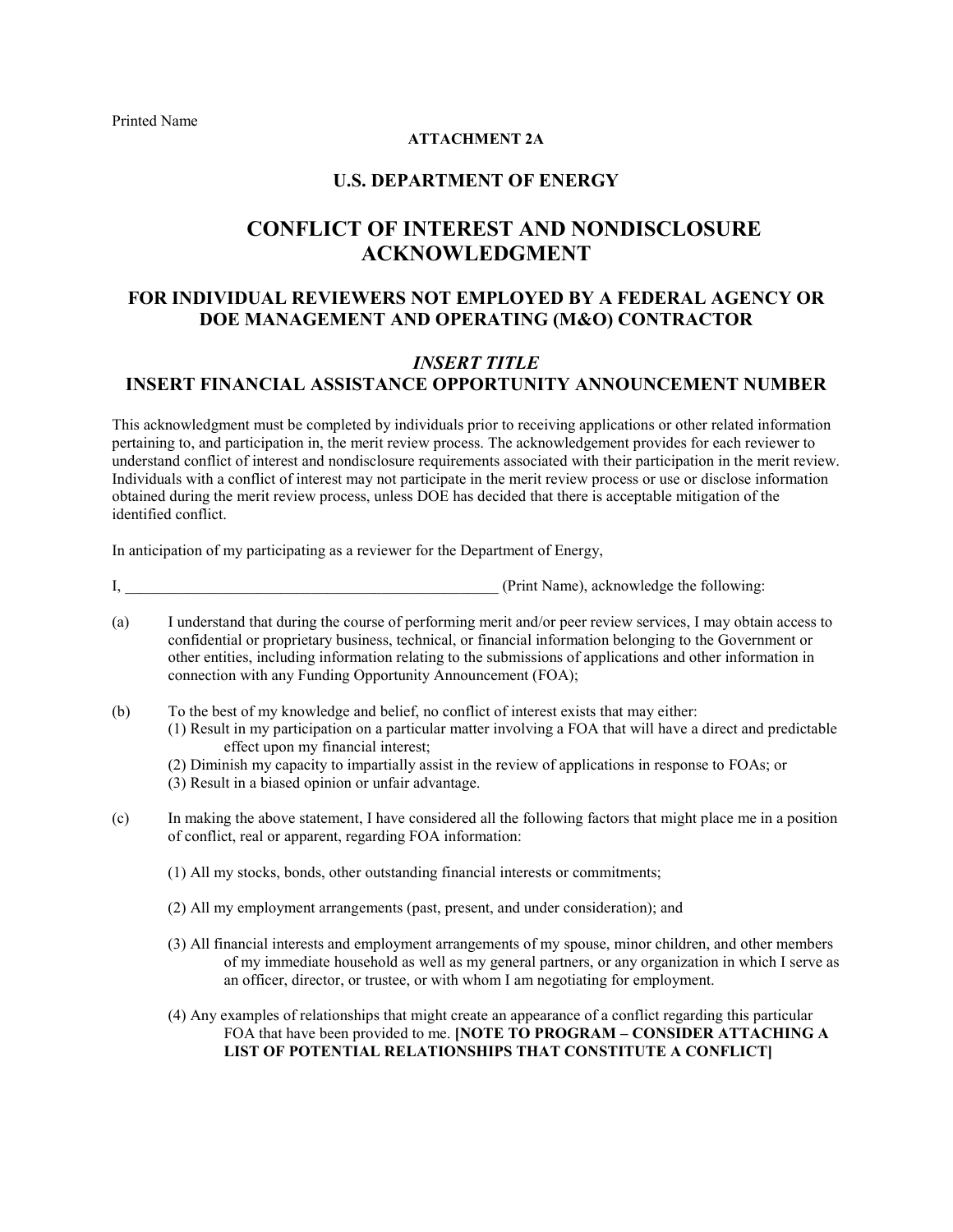- interest. If I learn of any such conflict, I will report it immediately to **[insert name of DOE contact]**, and I will perform no more duties related to the FOAs until I receive instructions on the matter. (d) I have a continuing obligation to disclose any circumstance that may create an actual or apparent conflict of
- (e) I agree to treat this information as proprietary and confidential and comply with agency procedures for the protection of such information (including electronic information) and use my best efforts to safeguard such information. I will not disclose the contents of, nor release, any such information to anyone either during or after the merit review evaluation other than:
	- (1) To individuals within the review process that are directly concerned with the performance of this effort and who have executed this Conflict of Interest and Nondisclosure Acknowledgment;
	- (2) To other individuals designated by the DOE Grants Officer; or
	- (3) Pursuant to an order from a court of competent jurisdiction.
- to the Grants Officer or Federal Merit Review Manager. (f) I shall not accept any invitations or gratuities (i.e., meals, gifts, favors, etc.) from any applicant. If I am offered any invitations, gratuities, or job offers by or on behalf of any applicant, I will immediately report
- to the Grants Officer or Federal Merit Review Manager.<br>(g) Whenever DOE furnishes any FOA information to me, I, the reviewer, agree to use such information only not use such information for my own private gain or the private gain of others. This requirement for confidential treatment applies to information obtained from any source, including the submitter, without restriction. Any notice of restriction placed on such information by either DOE or the submitter of the information shall be conspicuously affixed to any reproduction or abstract thereof and its provisions strictly complied with. Upon completion of my duties, I will return all copies to the DOE office that initially for the purpose of conducting the review and to treat the information obtained in confidence. Further, I will furnished such information or I will destroy the files (paper and electronic) and certify to the Grants Officer that I have done so.

Signature/Date:

Name/Title:

**Phone number**: \_\_\_\_\_\_\_\_\_\_\_\_\_\_\_\_\_\_\_\_\_\_\_\_\_\_\_\_\_\_\_\_\_\_\_\_\_\_\_\_\_\_\_\_\_\_\_

**Email address:** 

DOCUMENT MUST BE SIGNED AND RETURNED TO DOE POINT OF CONTACT (PROGRAM OR CONTRACTING PERSON WHO IS MANAGING THE REVIEWER PANEL FOR THE FOA) BEFORE REVIEWER RECEIVES APPLICATION FOR REVIEW.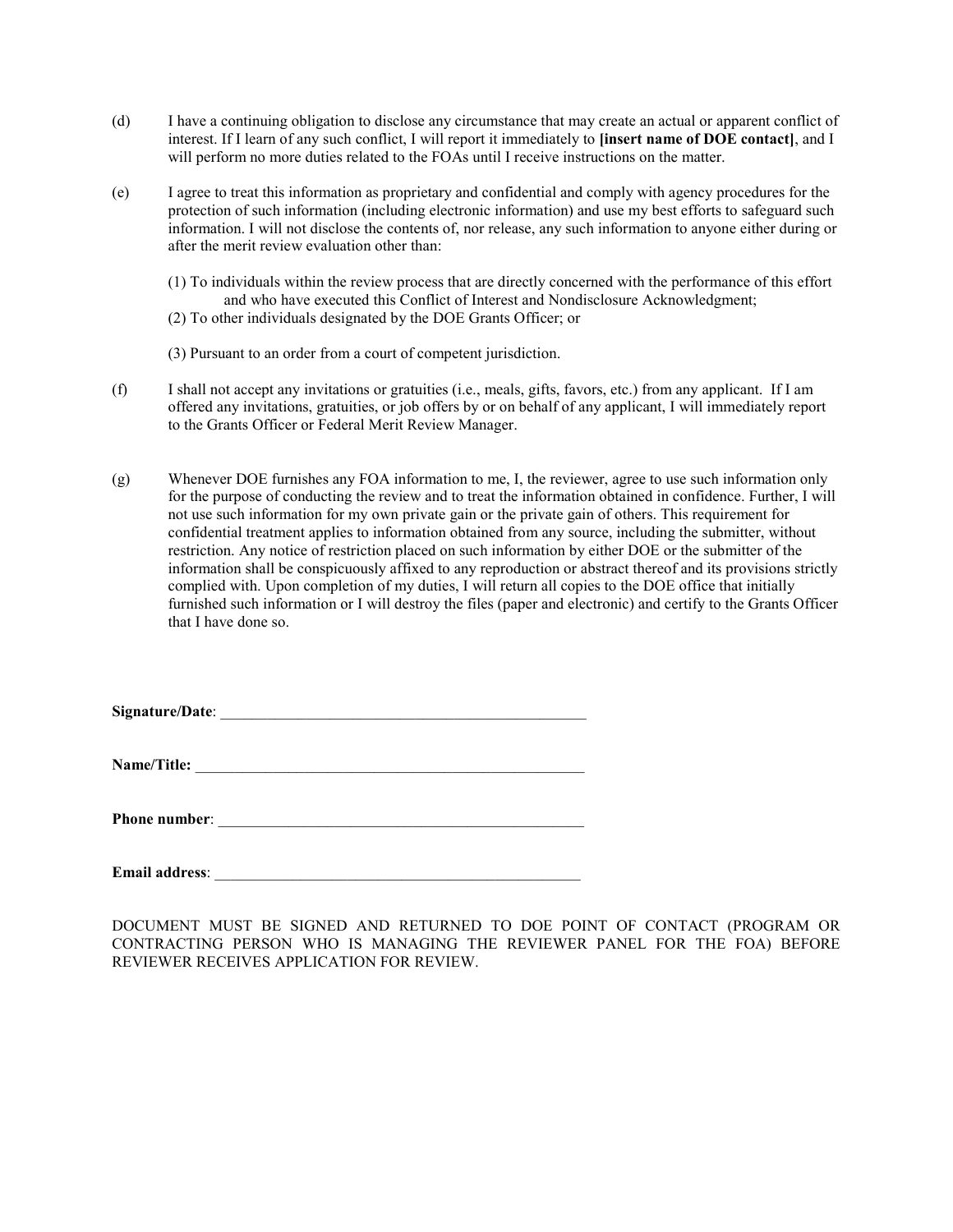### **EXAMPLES OF POSSIBLE REAL OR APPARENT CONFLICTS**

#### 1. AFFILIATION WITH AN APPLICANT INSTITUTION

(In this document, "Institution" will be used to mean the inclusive set of all types of institutions, organization, companies, or other entities.)

You may have a conflict, subject to possible mitigation if agreed to by DOE after notification and consideration, if you have/hold/are:

- Current employment at the institution in any capacity
- Other current employment with the institution as a consultant or advisor
- Previous employment with the institution within the last 12 months
- Being considered for employment at the institution
- Formal or informal reemployment arrangement with the institution
- Ownership of securities of companies involved in the application
- Current membership on a visiting committee or similar body at the institution
- Any office, governing board membership, or relevant committee chairpersonship in the institution (Ordinary membership in a professional society or association is not considered an office.)
- Current enrollment as a student at that institution
- Received and retained an honorarium or award from the institution within the last 12 months
- Some other business or financial relationship

### 2. RELATIONSHIPS WITH AN INVESTIGATOR, PROJECT DIRECTOR, OR OTHER PERSON WHO HAS A PERSONAL INTEREST/ROLE IN THE APPLICATION

- Known family relationship as spouse, child, sibling, or parent
- Business or professional partnership
- Past or present association as thesis advisor or thesis student
- Recent collaboration on a project or on a book, article, report, paper, journal, compendium, or conference proceedings

#### 3. OTHER AFFILIATIONS OR RELATIONSHIPS.

- • Interests of the following persons are to be treated as if they were yours: Any affiliation or relationship of your spouse, of your minor child, or a relative living in your immediate household or of anyone who is legally your partner that you are aware of.
- • Other relationship (including but not limited to a close personal friendship, a person with whom the reviewer has a longstanding difference, a recent student or teacher, or a former employer) that you think might tend to affect your judgment or be seen as doing so by a reasonable person familiar with the relationship.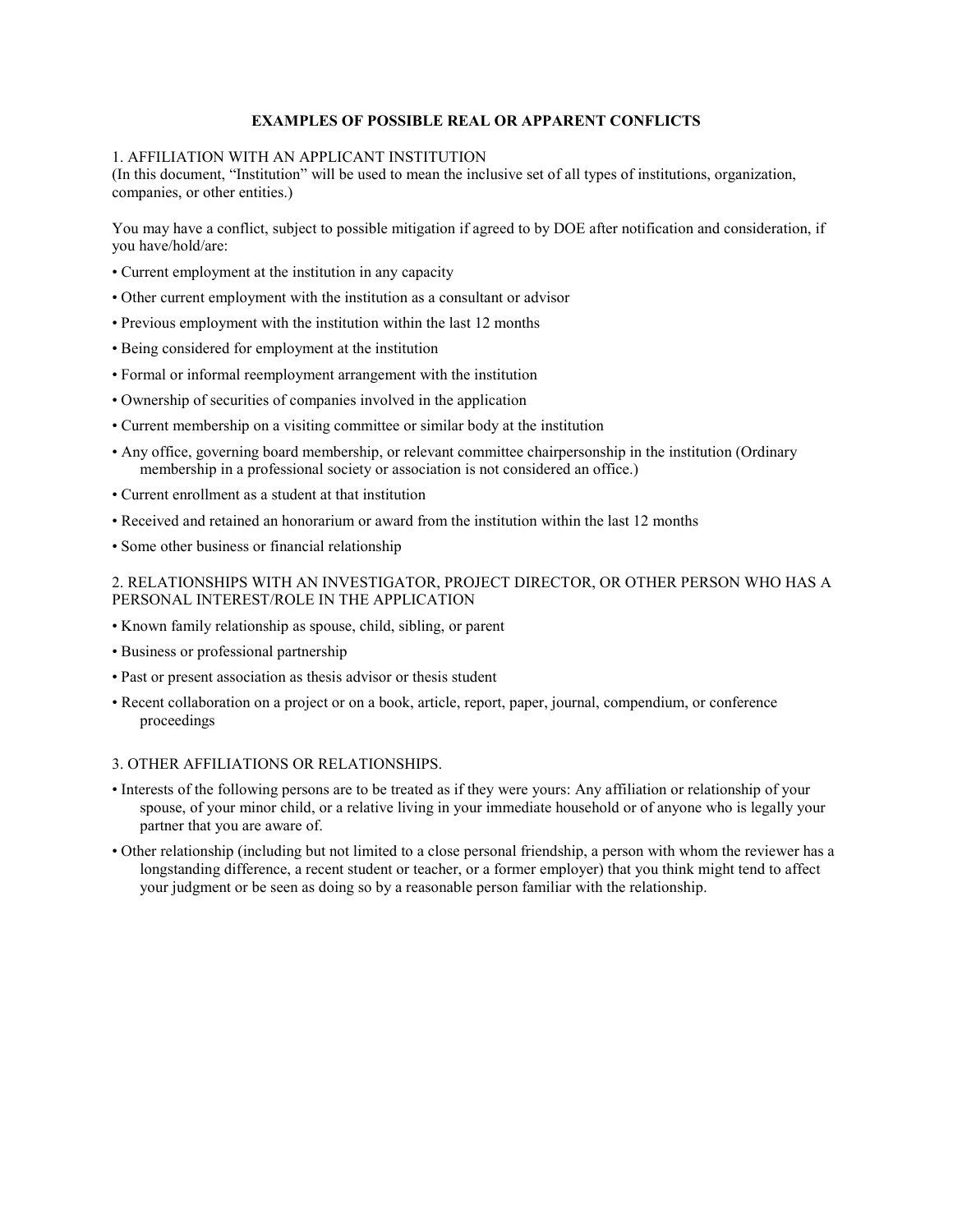### **ATTACHMENT 2B**

## **U.S. DEPARTMENT OF ENERGY**

# **ACKNOWLEDGMENT CONFLICT OF INTEREST AND NONDISCLOSURE**

#### FOR EMPLOYEES OF A DOE MANAGEMENT AND OPERATING (M&O) CONTRACTOR

 In anticipation of my participating in providing advisory and support services for the Department of Energy under Contract Number [INSERT LABORATORY CONTRACT NUMBER], I,  $\blacksquare$  (Print Name), acknowledge the following:

- (a) I understand that during the course of performing merit and/or peer review services under this contract, I financial plans, internal data protected by the Privacy Act of 1974 (5 U.S.C. 552a), data which has not been may obtain access to confidential or proprietary business, technical, or financial information belonging to the Government or other entities, including but not limited to Department plans, policies, reports, studies, released or otherwise made available to the public, information relating to the submissions of applications and other information in connection with any Funding Opportunity Announcement (FOA);
- (b) I have read, and am familiar with, the applicable restrictions regarding organizational and personal conflicts of interest set forth at FAR Subpart 9.5, DEAR 952.209-72, DEAR 970.0371-6 and (name of Laboratory Contractor) policies and procedures;
- (c) To the best of my knowledge and belief, no conflict of interest exists that may either:
	- effect upon my financial interest; (1) Result in my participation on a particular matter involving a FOA that will have a direct and predictable
	- (2) Diminish my capacity to impartially assist in the review of applications in response to FOAs; or
	- (3) Result in a biased opinion or unfair advantage.
- (d) In making the above statement, I have considered all the following factors that might place me in a position of conflict, real or apparent, regarding FOA information:
	- (1) All my stocks, bonds, other outstanding financial interests or commitments;
	- (2) All my employment arrangements (past, present, and under consideration); and
	- of my immediate household as well as my general partners, or any organization in which I serve as (3) All financial interests and employment arrangements of my spouse, minor children, and other members an officer, director, or trustee, or with whom I am negotiating for employment.
- interest. If I learn of any such conflict, I will report it immediately to my supervisor, the Laboratory legal counsel and as otherwise required by Laboratory policy. The Laboratory Contractor will appropriately advise the Grants Officer and/or his or her designated representative, and I will perform no more duties related to the FOAs until I receive instructions on the matter. (e) I have a continuing obligation to disclose any circumstance that may create an actual or apparent conflict of
- (f) I agree to treat this information as proprietary and confidential and comply with agency procedures for the protection of such information (including electronic information) and use my best efforts to safeguard such information. I will not disclose the contents of, nor release, any such information to anyone either during or after the period of performance of Contract Number [INSERT CONTRACT NUMBER] other than: